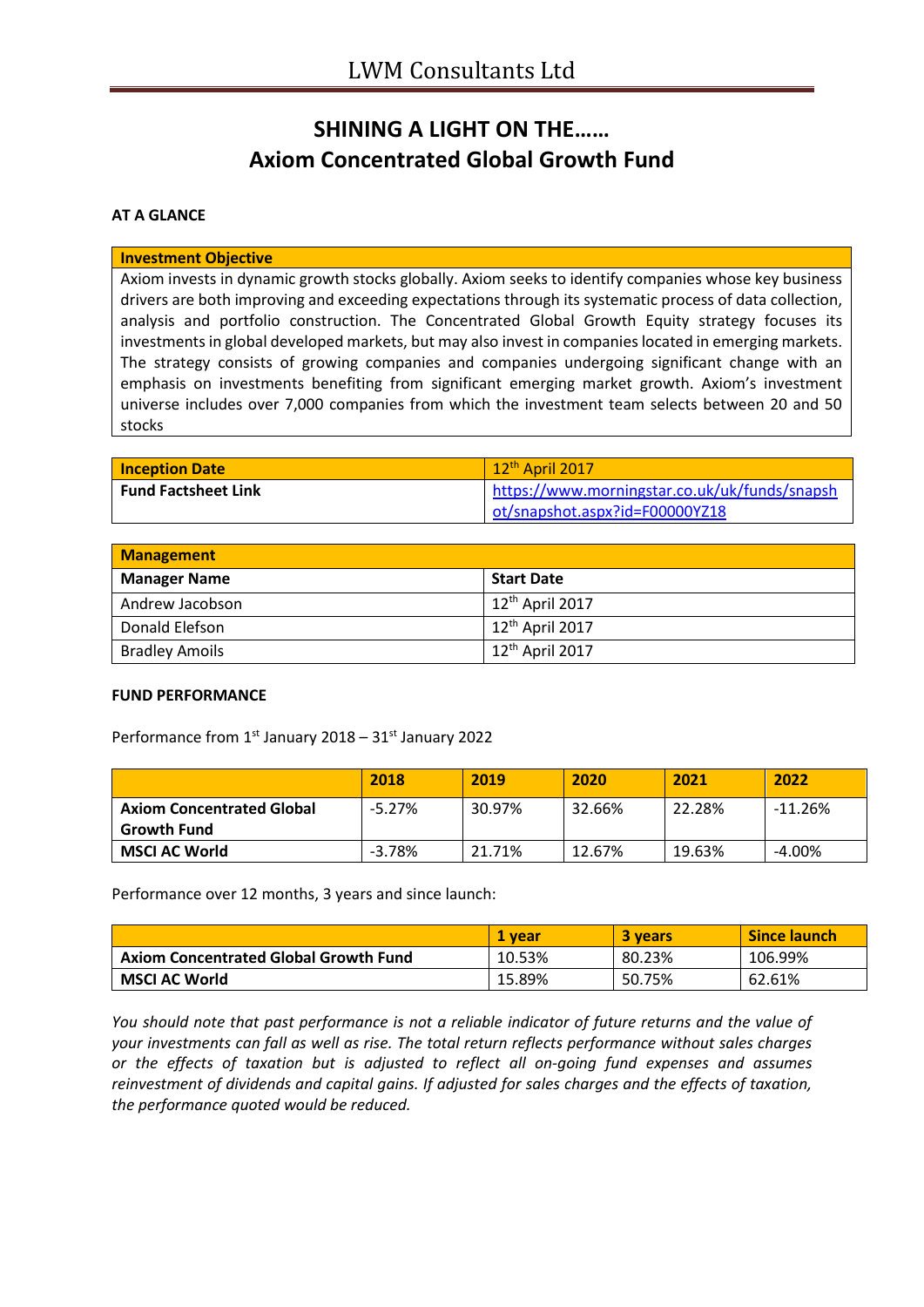# LWM Consultants Ltd

| <b>Tracking</b><br>Error | <b>Information</b><br><b>Ratio</b> | <b>Active</b><br><b>Share</b> | <b>Upside</b><br><b>Capture</b><br><b>Ratio</b> | <b>Downside</b><br><b>Capture</b><br><b>Ratio</b> | <b>Batting</b><br><b>Average</b> | <b>Beta</b> | <b>Alpha</b> | <b>Equity Style</b> |
|--------------------------|------------------------------------|-------------------------------|-------------------------------------------------|---------------------------------------------------|----------------------------------|-------------|--------------|---------------------|
| 6.59                     | 1.07                               |                               | 117.90                                          | 129.16                                            | 61.11                            | 1.07        | 0.83         | Growth/Large        |

| <b>Volatility Measurements</b> |        |  |
|--------------------------------|--------|--|
| 3-Yr Std Dev (volatility)      | 17.67% |  |
| 3-Yr Mean Return (average)     | 21.70% |  |

| <b>Investment Style Details</b> |        |  |
|---------------------------------|--------|--|
| Giant                           | 48.80% |  |
| Large                           | 32.67% |  |
| Medium                          | 17.33% |  |
| Small                           | 0.00%  |  |
| Micro                           | 0.00%  |  |

| Top 5 Holdings - 24 Equity Holdings |                               |       |
|-------------------------------------|-------------------------------|-------|
| Microsoft Corp                      | Technology                    | 9.63% |
| <b>ASML Holding NV</b>              | Technology                    | 8.15% |
| <b>SVB Financial Group</b>          | <b>Financial Services</b>     | 6.98% |
| ServiceNow Inc                      | Technology                    | 6.75% |
| Alphabet Inc Class A                | <b>Communication Services</b> | 5.39% |

| Top 5 Sectors                 |        |  |
|-------------------------------|--------|--|
| Technology                    | 39.71% |  |
| Industrials                   | 17.14% |  |
| <b>Financial Services</b>     | 16.38% |  |
| Healthcare                    | 9.85%  |  |
| <b>Communication Services</b> | 7.22%  |  |

| <b>Top 5 Regions</b> |        |  |
|----------------------|--------|--|
| <b>United States</b> | 62.49% |  |
| Eurozone             | 21.98% |  |
| United Kingdom       | 4.62%  |  |
| Asia - Developed     | 4.08%  |  |
| Asia – Emerging      | 3.51%  |  |

### **UPDATE….**

We have had several meetings with the team. This is ultimately a quality growth strategy and therefore has suffered in the recent downturn. However they aim to look through short term noise and focus on long term fundamentals.

The process is the same across the two global funds, with this strategy focusing on a small group of names. They believe in focusing on a medium-term horizon of 2 to 3 years as they think this is a sweet spot for investments. Companies are always reviewed, and it can mean they are held for 5 years, but that could be because the business case is evolving.